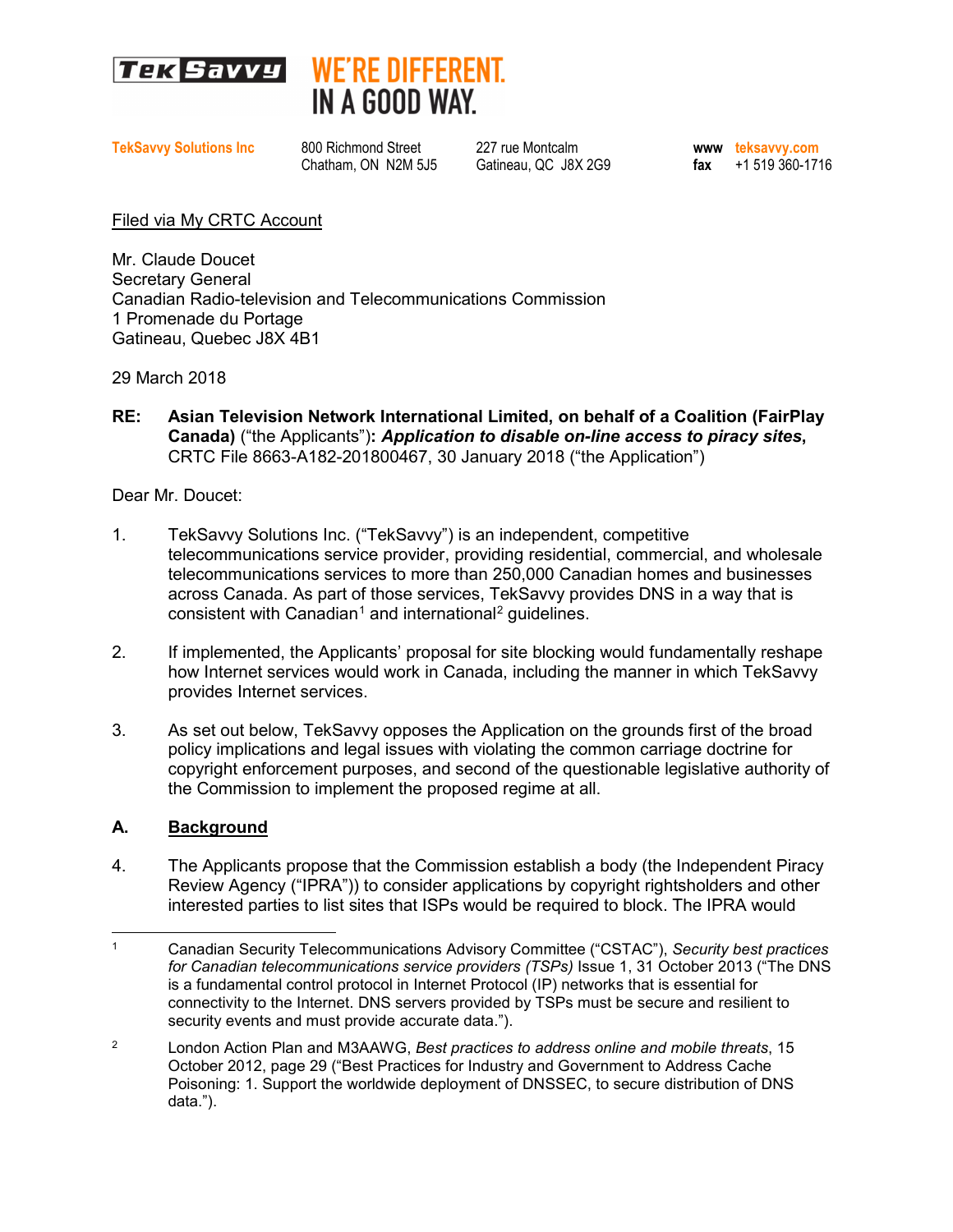make an informed decision as to which sites to recommend that the Commission add to the list of blocked sites, being sites that are "blatantly, overwhelmingly, or structurally engaged in piracy." TekSavvy understands the term "piracy" in this context to mean copyright infringement. The Commission would then consider the evidence and the recommendations and could then require and authorize ISPs to disable access to these sites.<sup>[3](#page-1-0)</sup>

- 5. The Applicants argue<sup>[4](#page-1-1)</sup> that this site blocking regime would be authorized under sections 24, 24.1, 36, and 70(1)(a) of the *Telecommunications Act* ("the Act")<sup>[5](#page-1-2)</sup>.
- 6. TekSavvy opposes the Application. TekSavvy has had the opportunity to review the intervention of its industry association, the Canadian Network Operators Consortium Inc. ("CNOC"), and fully agrees with all of CNOC's submissions.
- 7. In addition, TekSavvy respectfully submits the following comments, first considering the broad policy implications and legal issues with violating the common carriage doctrine for the purposes stated in the Application, and second considering the questionable legislative authority of the Commission to implement the proposed regime at all.

## **B. Site blocking violates the Common Carrier doctrine, and is inconsistent with the Policy Objectives**

8. Section 3[6](#page-1-3) of the Telecommunications Act, captioned "Content of Messages", states<sup>6</sup>:

Except where the Commission approves otherwise, a Canadian carrier shall not control the content or influence the meaning or purpose of telecommunications carried by it for the public.

- 9. This long-standing requirement originated in Parliamentary debates relating to the potential involvement of a telecommunications carrier in content, culminating in specific legislative drafting to avoid it.<sup>[7](#page-1-4)</sup> It is not a requirement that is incidental to the activity of providing telecommunications services. On the contrary, it is core to the federal regulatory scheme established for Canadian telecommunications services and the markets in which they are delivered.
- 10. That, for instance, is why the Supreme Court of Canada found that, with respect in particular to Internet services provided by an Internet service provider, "An ISP does not engage with … policy objectives [related to content] when it is merely providing the mode of transmission. ISPs provide Internet access to end-users. When providing
- <span id="page-1-0"></span>3 Application, at paragraph 19.
- <span id="page-1-1"></span><sup>4</sup> Application, at paragraph 21 and below.
- <span id="page-1-2"></span><sup>5</sup> *Telecommunications Act*, S.C. 1993, c. 38.
- <span id="page-1-3"></span><sup>6</sup> *Telecommunications Act*, section 36.
- <span id="page-1-4"></span><sup>7</sup> *An Act respecting The Bell Telephone Company of Canada,* S.C. 1967-68, c. 48, subsections 5(2) (prohibiting Bell Canada from holding a broadcasting licence) and 5(3) (requiring Bell Canada, in exercising the authority granted it in subsection 1 to "transmit, emit or receive signs, signals, writing, images or sounds using telecommunication", to "act solely as a common carrier, and shall neither control the contents nor influence the meaning or purpose of the message emitted, transmitted or received").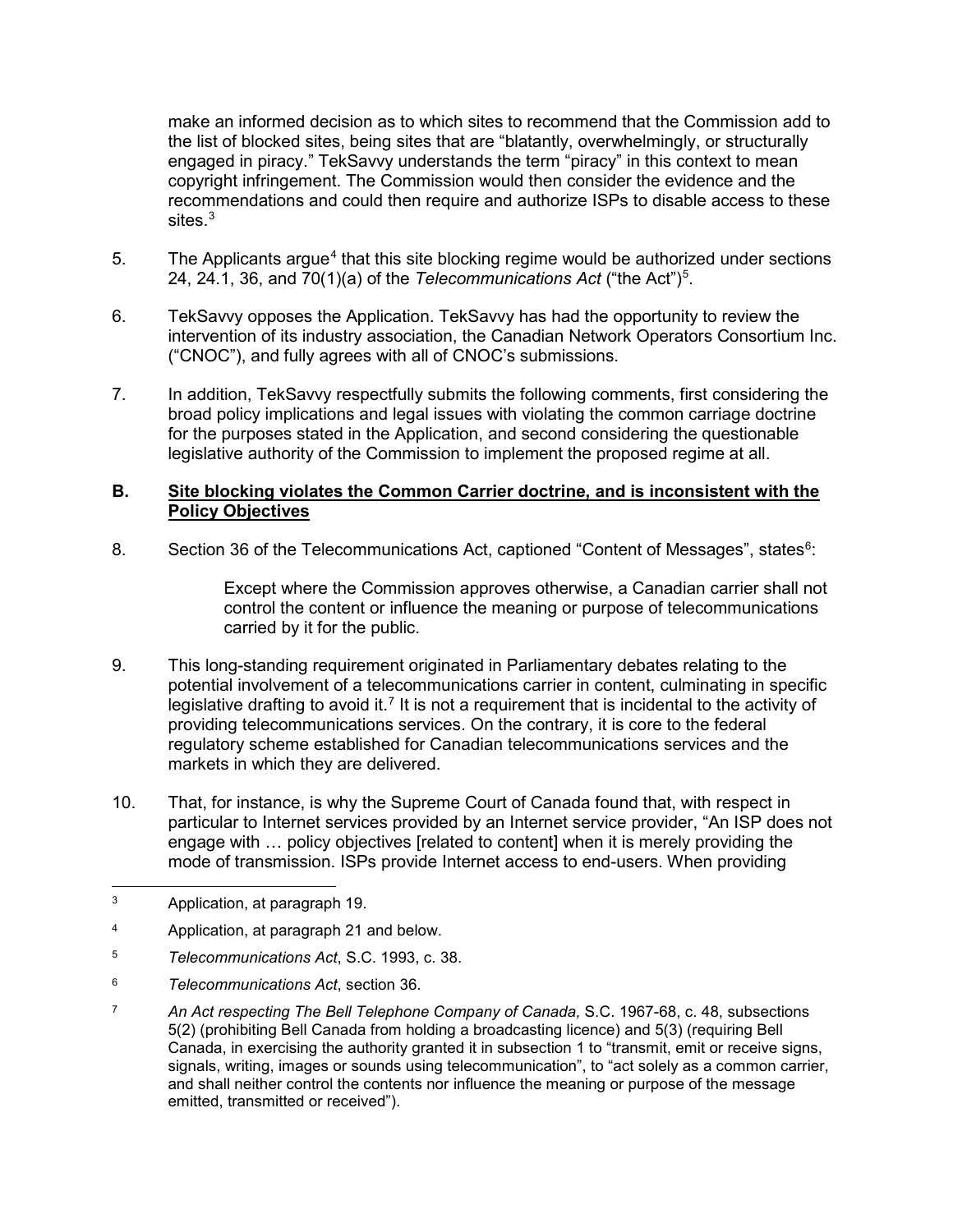access to the Internet … they take no part in the selection, origination, or packaging of content<sup>"[8](#page-2-0)</sup>

- 11. More fundamentally, it is why, having enshrined this common carrier doctrine at the core of its regulatory scheme for telecommunications, Parliament cautioned that the Commission shall exercise its powers and perform its duties, including "approv[ing] otherwise", only when it is "with a view to implementing the Canadian telecommunications policy objectives".<sup>[9](#page-2-1)</sup> Network neutrality principles and policies derive from this common carrier doctrine which is at the foundation of Canadian telecommunications law and policy.
- 12. Section 7 of the Telecommunications Act sets out nine Canadian telecommunications policy objectives.[10](#page-2-2) Not one of these objectives would authorize the deputizing of telecommunications services as a first-recourse method for blocking undesirable content, in violation of the common carrier doctrine enshrined by section 36.
- 13. Indeed, notwithstanding detailed and lengthy deliberations as to this very question by the Commission which is expert in the interpretation of the *Telecommunications Act*, such authorization has never been found. Rather, the Commission has found time and again that the Telecommunications Act provides only narrow authority to violate the common carriage doctrine by interfering with online traffic. For example, in the Commission's 2009 decision on traffic management practices, after considering thousands of pages of evidence and listening to days of oral hearings, the Commission concluded that only "exceptional circumstances" would authorize such influence, such as relating to "network security and integrity".<sup>[11](#page-2-3)</sup> In the 2016 decision concerning the website blocking regime in the *Quebec Budget Act*, the Commission reaffirmed this view and further determined that "blocking would only be approved where it would further the telecommunications policy objectives set out in section 7 of the Act."[12](#page-2-4)
- <span id="page-2-6"></span><span id="page-2-5"></span>14. Rather than advancing the telecommunications policy objectives, the approach proposed in the Application to policing content on the Internet is in direct opposition to many of those objectives:
	- Section 7(a) of the Act requires the "orderly development throughout Canada" of the telecommunications system. For another entity to hear evidence in ex parte procedure, and make recommendations to the Commission concerning sites to be blocked, with an appeal only to Federal Court of Appeal as proposed in the Application, where site blocking is known to affect content and sites other than those targeted does not facilitate the orderly development of the telecommunications

<span id="page-2-0"></span> <sup>8</sup> *Reference re Broadcasting Act*, [2012] 1 SCR 142, paragraph 5.

<span id="page-2-1"></span><sup>9</sup> *Telecommunications Act,* section 47.

<span id="page-2-2"></span><sup>10</sup> *Telecommunications Act,* subsection 2(1) ("telecommunications policy objectives").

<span id="page-2-3"></span><sup>&</sup>lt;sup>11</sup> Review of the Internet traffic management practices of Internet service providers, Telecom Regulatory Policy CRTC 2009-657, 21 October 2009, paragraphs 122 and 44-45 ("ITMP Decision").

<span id="page-2-4"></span><sup>12</sup> *Public Interest Advocacy Centre – Application for relief regarding section 12 of the Quebec Budget Act*, Telecom Decision CRTC 2016-479, 9 December 2016, paragraphs 7 and 18 to 21 ("Bill 74 Decision").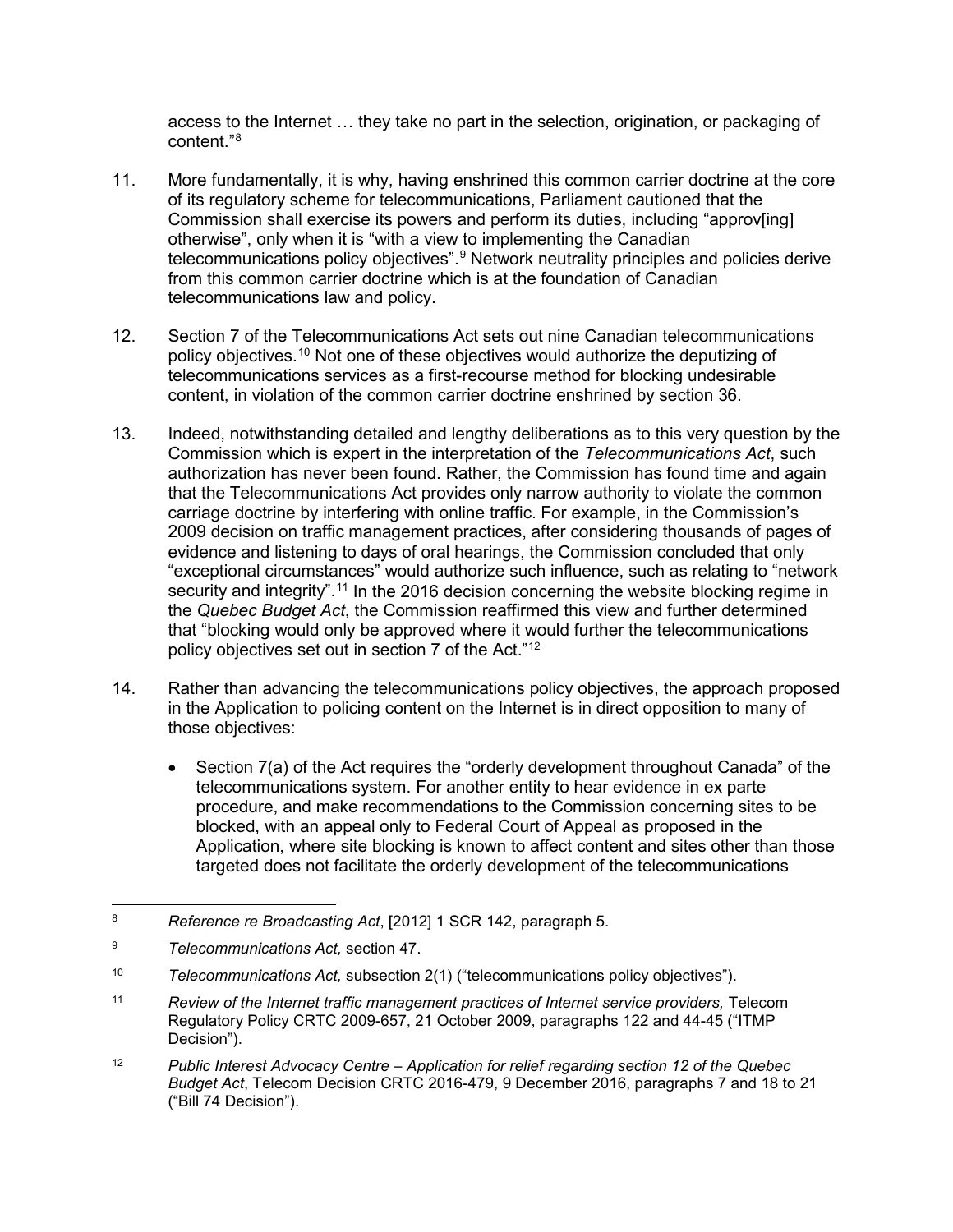system. Rather, it promotes the opposite—a fragmented communications platform that, portions of which are consistent with the Canadian telecommunications policy objectives, and other portions of which may not be.

- Section 7(b) of the Act requires such services to be "reliable", in English, and safe ("sûr"), in French. Blocking particular sites compromises security protocols such as DNSSEC.<sup>[13](#page-3-0)</sup>
- Section 7(c) of the Act requires an approach that will "enhance the efficiency and competitiveness … of Canadian telecommunications". A unified national approach that looks first to other methods to address undesirable content, and respects common carriage, is such an approach. One that limits Internet content, raises the operating costs for ISPs, and focuses efforts on enforcement rather than on innovation, is not such an approach.
- Section 7(f) of the Act requires ensuring that "regulation, where required, is efficient and effective". It is well-documented that blocking individual web sites is difficult and expensive and even so relatively trivial to circumvent. Indeed, a substantial number of Canadians already employ tools for security purposes—such as Virtual Private Networks and alternative DNS services—that would also circumvent such siteblocking. As a result, site-blocking is neither efficient, nor effective.
- Section 7(i) of the Act requires that telecommunications policy "contribute to the protection of the privacy of persons". Causing telecommunications service providers to involve themselves in the content of the messages they carry plainly has the opposite result.
- 15. For these reasons, reducing the rate of copyright infringement is not the kind of exceptional circumstance that, with reference to section 7 of the *Telecommunications Act,* would authorize an exception to the common carrier doctrine enshrined in section 36 of that Act, and the network neutrality principles that flow from it. In short, the goals as stated in the Application do not provide the policy rationale required to violate the common carrier doctrine in section 36 of the Act.

## **C. The Act does not authorize the Commission to establish an agency to identify copyright infringing websites**

16. The Commission has determined in both the ITMP Decision and the Bill 74 Decision that, although the power is circumscribed by the *Telecommunications Act* as discussed above, it has the power to block sites.<sup>[14](#page-3-1)</sup> However, as further set out below, it does not have the legislative authority to establish an independent body to identify sites to block and to recommend to the Commission that they be blocked.

<span id="page-3-0"></span> <sup>13</sup> See, *e.g.* ACM US Public Policy Council, "Analysis of SOPA's impact on DNS and DNSSEC", attached as Appendix A; and Ofcom, " 'Site blocking' to reduce online copyright infringement" ("[t]he implementation of DNS Security Extensions (DNSSEC), a technology used to authenticate and verify domain name queries to reduce incidences of fraud online (through malicious sites), is likely to be incompatible with DNS blocking"), attached as Appendix B.

<span id="page-3-1"></span><sup>14</sup> See footnotes [11](#page-2-5) and [12.](#page-2-6)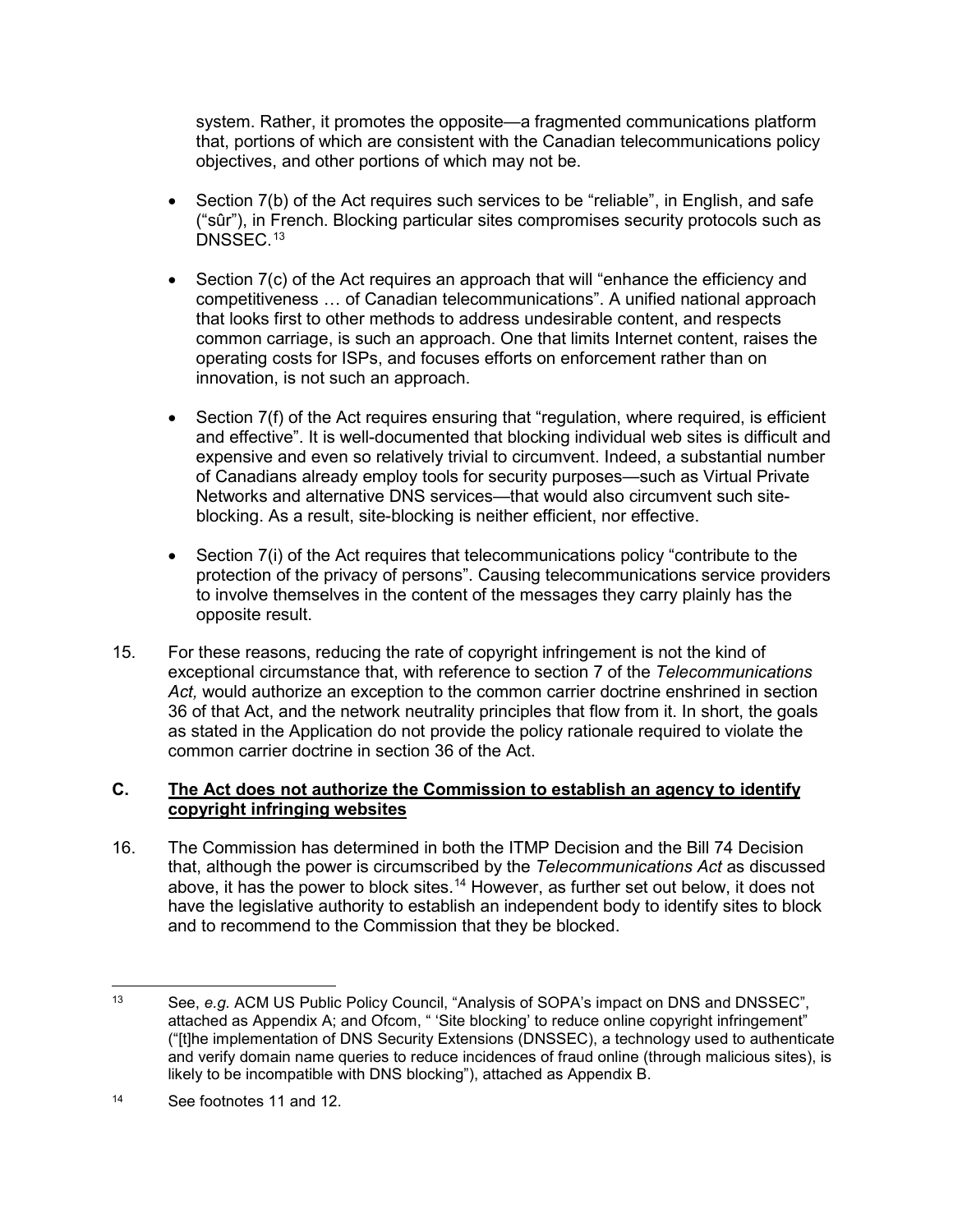- 17. Rather than asking for specific sites to be blocked, the Applicants are asking the Commission to establish a new body, the IPRA, to consider requests to block sites and to make recommendations to the Commission. The need for the IPRA, according to the Applicants, is to "create a significantly more timely and efficient process for considering applications than would be possible for the Commission. The efficiency of the process is crucial, given the pace at which piracy [*i.e.* copyright infringement] can evolve online."[15](#page-4-0)
- 18. For the legislative authority to establish the IPRA and to give it the proposed powers, the Applicants point to Section 70(1)(a), stating that it "empowers the Commission to appoint the IPRA to inquire into and report to the Commission on the matter of identifying piracy sites [*i.e.* sites that are blatantly, overwhelmingly, or structurally engaged in copyright infringement]."[16](#page-4-1)
- 19. That is not correct. Under section 70(1)(a) of the *Telecommunications Act*, "The Commission may appoint any person to inquire into and report to the Commission on any matter (a) pending before the Commission or within the Commission's jurisdiction under this Act or any special Act…."[17](#page-4-2)
- 20. As important a matter of public policy as it may be, Canadian copyright policy and the enforcement of copyright law are not within the jurisdiction of the Commission. Specifically, neither is the matter of identifying sites that are blatantly, overwhelmingly, or structurally engaged in copyright infringement. It is therefore not within the Commission's powers to appoint a body under section 70 to inquire into and report to the Commission on the matter of identifying sites that are blatantly, overwhelmingly, or structurally engaged in copyright infringement.
- 21. The Applicants suggest the IPRA would be established and structured similarly to the Commission for Complaints for Telecom-Television Services ("CCTS").[18](#page-4-3) Tellingly however, the CCTS was established not under the authority of section 70, but pursuant to an Order in Council<sup>[19](#page-4-4)</sup> that described the mandate of a "Consumer Agency" and directed the Commission to report to the Governor in Council on the establishment of such a Consumer Agency. The Commission acted on that Order in Council by initiating a consultation process<sup>[20](#page-4-5)</sup> and finally deciding on the structure and operation of the CCTS<sup>21</sup>. In short, even though the activities of the CCTS are clearly within the jurisdiction of the Commission, it was established through an Order in Council and not through the unilateral action of the Commission.

- <span id="page-4-2"></span><sup>17</sup> *Telecommunications Act*, section 70(1)(a).
- <span id="page-4-3"></span><sup>18</sup> Application, paragraph 99
- <span id="page-4-4"></span><sup>19</sup> *Order requiring the CRTC to report to the Governor in Council on consumer complaints*, P.C. 2007-533, 4 April 2007.
- <span id="page-4-5"></span><sup>20</sup> *Proceeding to consider the organization and mandate of the Commissioner for Complaints for Telecommunications Services*, Telecom Public Notice CRTC 2007-16, 22 August 2007.
- <span id="page-4-6"></span><sup>21</sup> *Establishment of an independent telecommunications consumer agency*, Telecom Decision CRTC 2007-130, 20 December 2007.

<span id="page-4-0"></span> <sup>15</sup> Application, paragraph 88.

<span id="page-4-1"></span><sup>16</sup> Application, paragraph 21.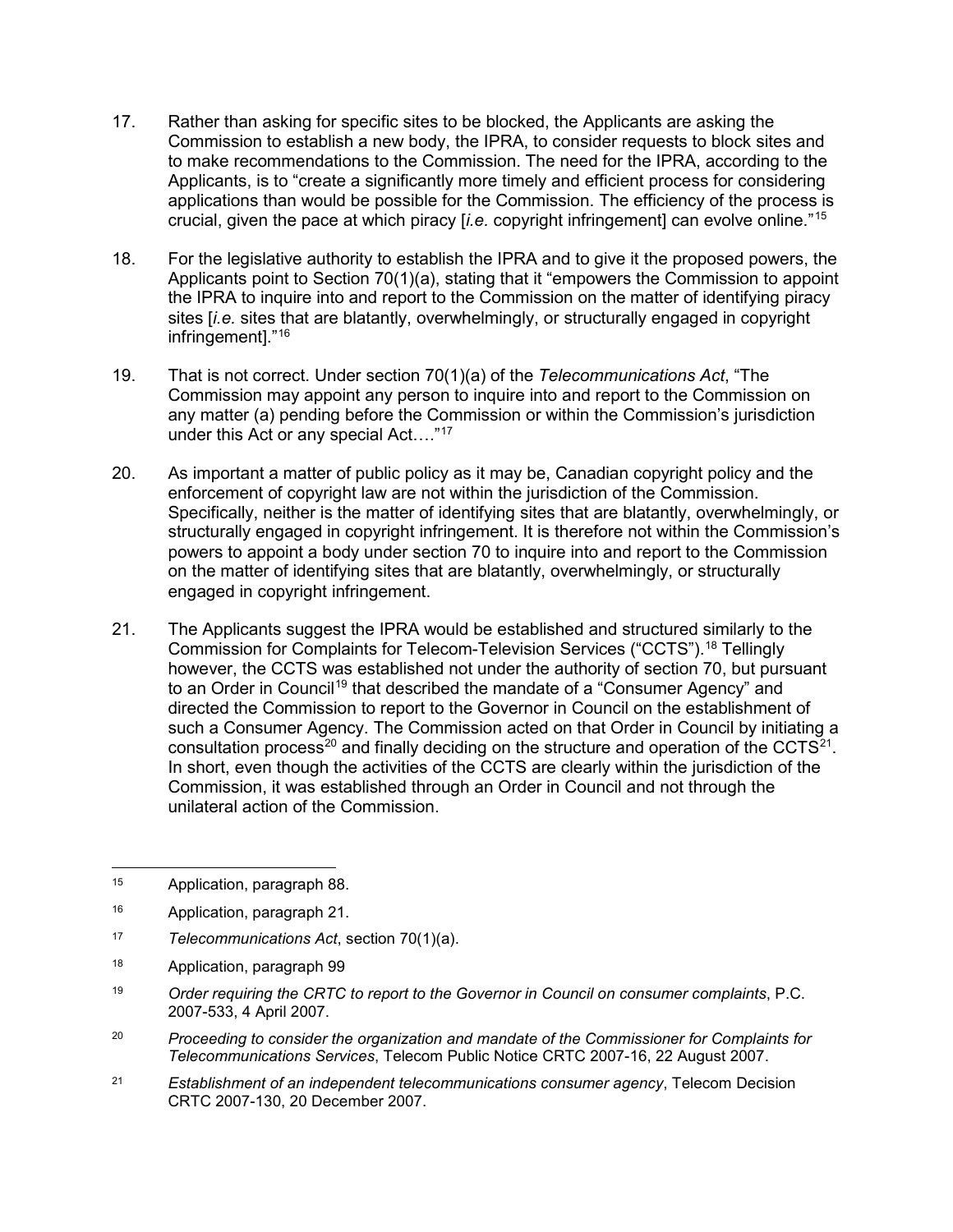- 22. The analogous and appropriate way to establish a body that identifies sites that are blatantly, overwhelmingly, or structurally engaged in copyright infringement and recommends to the Commission that access to them be required to be blocked—an activity that is not within the jurisdiction of the Commission—would be for Parliament or the Governor in Council to create that body through statute, regulation, or delegated authority. This is appropriate from a policy perspective since Parliament is better placed than the Commission both to consider the broad policy implications of blocking sites on the Internet to curb copyright infringement activities, and to engage the appropriate agencies and branches of government implicated by such a policy, including the Commission as well as, potentially, Innovation, Science and Economic Development Canada (ISED); the Department of Canadian Heritage; the Office of the Privacy Commissioner of Canada; the Competition Bureau; and the Copyright Board.
- 23. Indeed, Parliament is soon to undertake reviews of the *Telecommunications Act*, the *Broadcasting Act*, and the *Copyright Act*, [22](#page-5-0) which presents a timely opportunity for Parliament and the Governor in Council to hear the concerns and proposals of the Applicants, as well as other interested parties, and to consider the appropriate course of action.

## **D. Conclusion**

- 24. TekSavvy therefore respectfully submits that the Commission should reject the Application on the grounds set out above: site blocking for the purposes put forward in the Application would violate the common carrier doctrine and is inconsistent with the Canadian telecommunications policy objectives; and the Commission lacks the authority to create an independent body to identify sites that are blatantly, overwhelmingly, or structurally engaged in copyright infringement.
- 25. Alternatively, in light of the imminent comprehensive review of the relevant statutes, TekSavvy respectfully submits that the Commission should suspend proceedings until Parliament has completed their expected review of the legislative frameworks for telecommunications, broadcasting, and copyright.

Thank you for the opportunity to submit these comments. TekSavvy may provide further comments on the Application and other interventions and responses at subsequent stages of this proceeding.

Yours truly,

*[transmitted electronically]*

Andy Kaplan-Myrth VP, Regulatory and Carrier Affairs

Encl.

<span id="page-5-0"></span> <sup>22</sup> *Parliament to undertake review of the Copyright Act*, Innovation Science and Economic Development Canada, 14 December 2017.

*Launch of Creative Canada - The Honourable Mélanie Joly, Minister of Canadian Heritage*, Canadian Heritage, 28 September 2017.